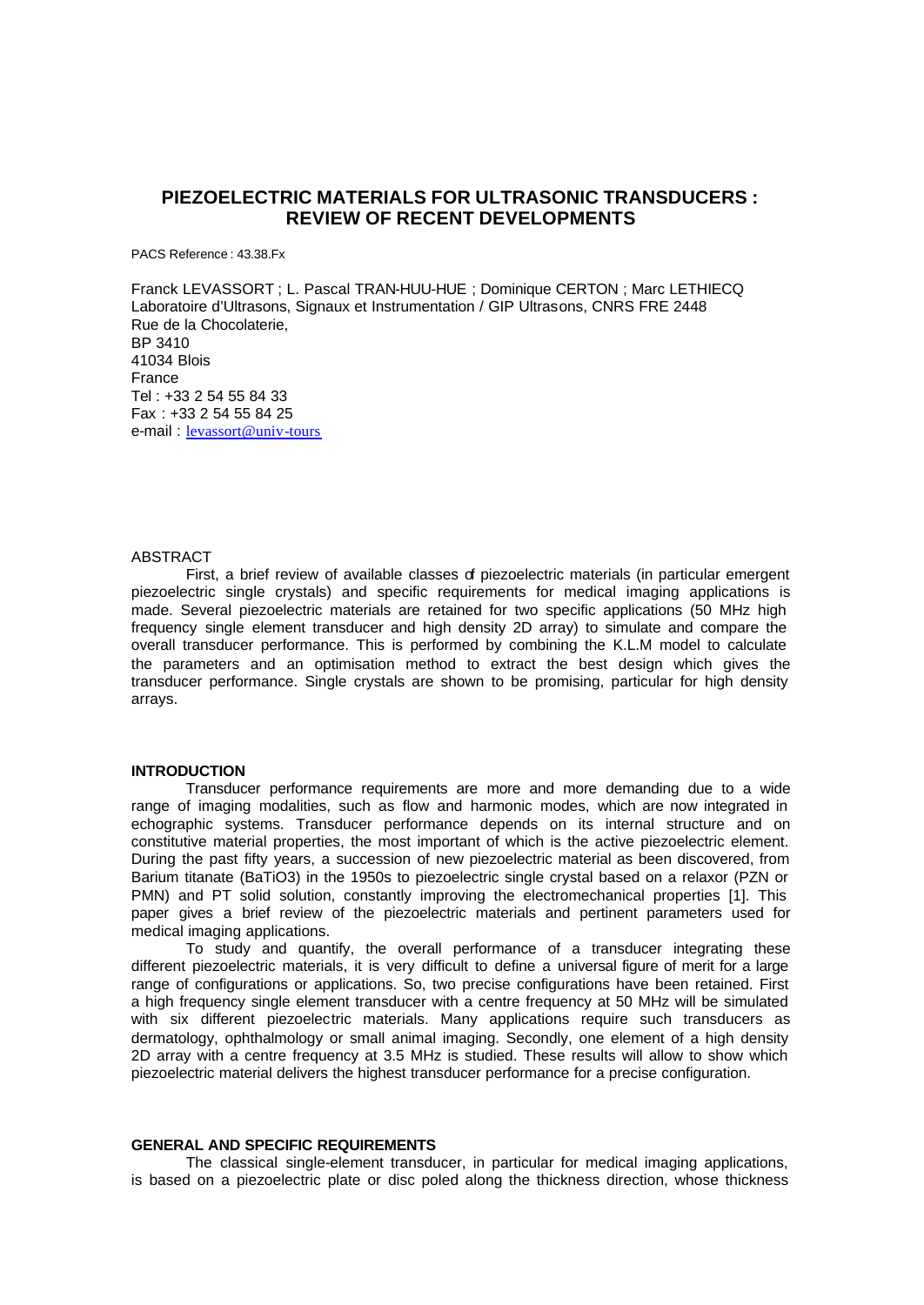defines the resonance frequency of the device. The plate, typically a ferroelectric ceramic, has an acoustic impedance (*i.e.* around 33 MRa) much higher than of biological tissues (close to that of water, *i.e.* 1.5 MRa). This large difference leads to an acoustical mismatch and a poor axial resolution. Consequently, other layers are added to the active layer. On the front (*i.e.* between the piezoceramic and the propagation medium), matching layers are used. The thickness of a matching layer is generally around a quarter-wavelength at the resonance frequency, and its acoustical impedance is intermediate between those of the piezoceramic and tissues. The use of a matching layer thus improves the sensitivity of the transducer. Moreover, since the acoustical energy can better flow towards the tissues, the duration of acoustical resonance in the active layer is decreased. Consequently, the matching layer also improves axial resolution. The use of multiple matching layers, based on the same principle, can further improve transducer performance.

On the rear face of the active element, a thick layer is usually added. It is referred to as the backing which allows acoustic energy to flow by the rear face. The closer its acoustical impedance is to that of the active layer, the more energy is lost. The consequence is a lower sensitivity but a higher axial resolution. Thus, a trade-off has to be performed for each application. The attenuation coefficient and the thickness of the backing layer must be sufficient so that no energy can be radiated back to the active layer, which would produce parasitic echoes.

For the piezoelectric material, in particular for medical applications, two of the most important material parameters for transducer applications are the effective electromechanical coupling coefficient k<sub>eff</sub> of the main vibration mode used and the acoustic impedance Z.

The  $k<sub>eff</sub>$  factor represents the piezoelectric activity of the material in the considered mode of vibration. It should be as high as possible. This factor depends not only on the material properties but also on the geometry of the active element. In medical imaging applications, all vibration modes are longitudinal, *i.e.* the displacements are in the poling direction which defines the thickness dimension. For large plates or discs (thickness much lower than lateral dimensions), the thickness coupling factor  $k_i$  is used. For bars or pillars (thickness higher than lateral dimensions), the factor is  $k_{3}$ . For the intermediate case of an array element (one small and one large lateral dimensions with a thickness value between them),  $k'_{33}$  factor is defined. The value of the dielectric constant also has an important role on the electrical matching.

# **COMMONLY USED PIEZOELECTRIC ELEMENTS**

Figure 1 represents the values of the thickness mode coupling factor  $(k<sub>t</sub>)$  versus the acoustic impedance (Z) for a wide range of available piezoelectric materials. It can be observed that no material allows to obtain both high coupling and acoustic impedance equal to that of biological tissues. For almost all medical transducer applications, PZT piezoceramics are used because of their high coupling factor, even through their acoustic impedance is high, which can be compensated by using acoustic matching layer in the transducer structures. Many types of PZT piezoceramics are available on the market, with different properties due to doping by additives in varying proportions and to specific fabrication processes. For a given application, properties such as dielectric constant and grain size allow to choose a specific material. A wide range of references can be found from relatively low (a few hundred) to very high (a few thousand) relative dielectric constants with grain sizes from one to ten micrometers. For large area devices such as single element transducers, a moderate dielectric constant allows good electrical matching to cables and electronics (which are typically at 50 to 80 ohms), while array elements require much higher dielectric constants. For high frequency devices or for arrays (whenever small dimensions must be achieved), fine grain materials are required.

Considering these requirements, soft PZT materials are commonly used such as PZT-5A (or Ferroperm Pz27) with moderate dielectric constant or PZT-5H (or Ferroperm Pz29) with higher dielectric constant.

At the end of the 70's, piezocomposites combining a high coupling piezoceramic (such as soft PZT) and a low acoustic impedance polymer (such as an epoxy resin) appeared. These materials allow to obtain a very good trade-off between a high coupling and a low acoustic impedance. For ultrasonic medical transducer applications, ceramic pillars in a polymer matrix (called 1-3 connectivity) are of great interest. A high thickness coupling factor  $k_t$ , close to the value of  $k_{33}$  in the ceramic alone, is obtained even for relatively low ceramic contents, for which the acoustic impedance is around three to four times lower than that of pure ceramic. These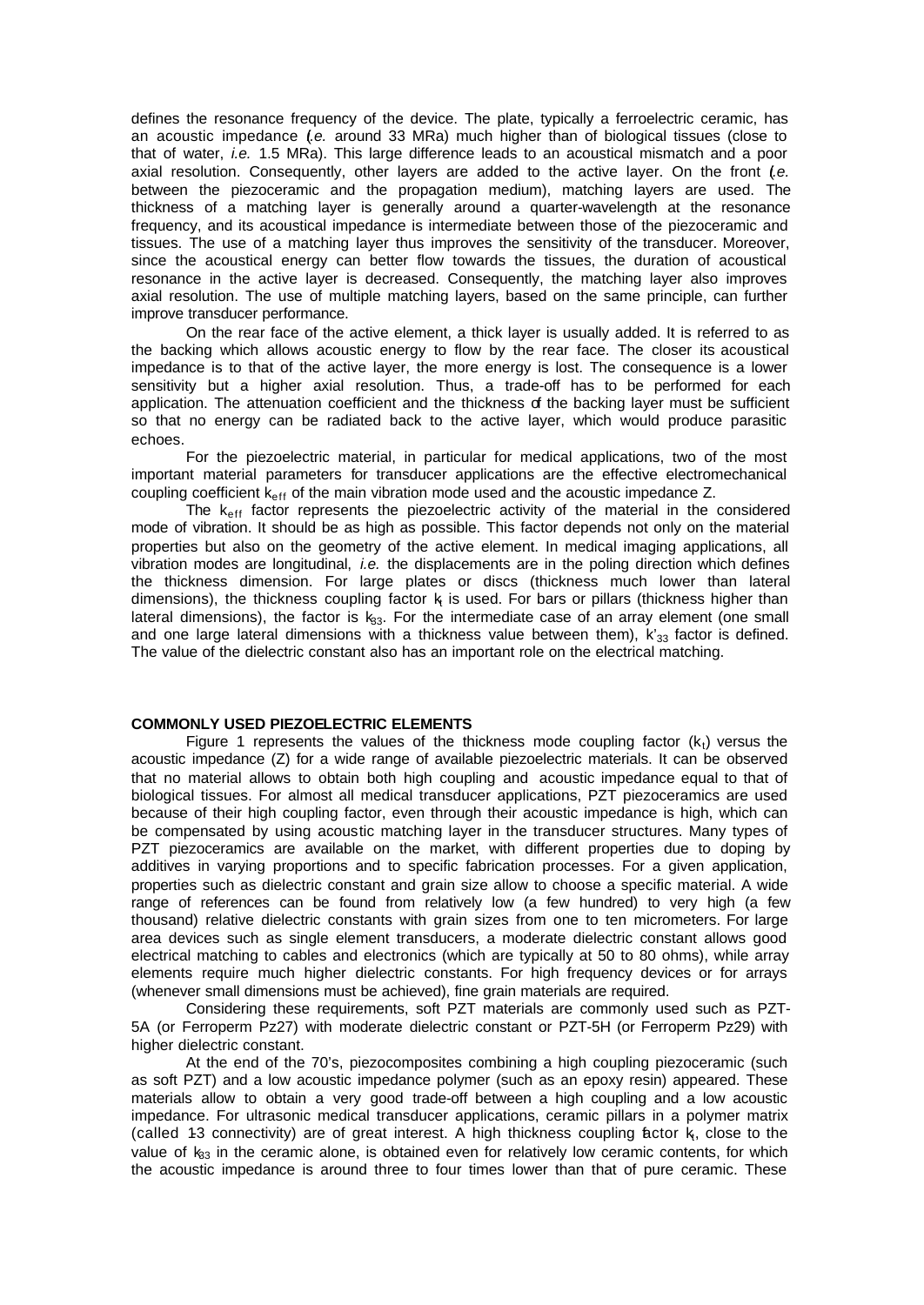properties allow both sensitivity and bandwidth to be increased in transducers, in comparison with classical piezoceramic devices.



Figure 1 : Electromechanical coupling factor in thickness mode  $(k<sub>t</sub>)$  versus the acoustical impedance for different piezoelectric materials.

## **NEW MATERIALS AND TECHNOLOGIES - FUTURE TRENDS**

#### **Materials**

### New piezoceramic compositions

Piezoceramic manufacturers are constantly improving the properties of their materials, so new references often appear on the market. The trends in the past few years have been on one hand to increase dielectric constant while maintaining high coupling factors, and on the other hand to decrease grain size and porosity. This is achieved by developing ceramics based on PZT but with relatively large proportions of additives, but also materials based on a solid solution between PZT phase and a relaxor phase leading to compositions such as PLZT or PNNZT, and by optimising fabrication processes. Ferroperm Pz21 is an example of this type of high performance piezoceramic [2].

#### High coupling single crystals

At the beginning of the 80's, publications on the PZN-PT solid solution system have reported very high coupling coefficients, higher than those of standard ceramics if the appropriate axis is utilised (namely k<sub>33</sub> around 90%). Studies such as those by Shrout et *al.* [3] have investigated properties of several families of single crystals and in 1994, Toshiba in Japan patented such single crystals for ultrasonic transducer applications, in particular medical imaging. Currently, two families are being investigated: PZN-PT and PMN-PT. Piezoelectric single crystal growth, generally by the Bridgman process [4], takes several weeks to obtain large size with high quality. Today, the largest PZN-PT single crystals made with this process are 80 mm diameter (the mass is higher than 1kg) and 50 mm diameter for PMN-PT composition [4]. The maximum operating temperatures are lower than those of standard PZTs but are generally sufficient for medical applications. Different lead titanate quantities can be used in the compositions. The properties are modified, in particular the value of the permittivity which decreases for an increasing lead titanate proportion. This allows a choice of compositions as a function of applications and transducer design. In the same time, electromechanical properties (in particular  $k_{33}$ ) are relatively stable.

Longitudinal wave velocity  $(v_{33})$  is lower but density is slightly higher as compared to soft PZT, resulting in a significantly lower acoustic impedance. The very high values of  $k'_{33}$  and  $k_{33}$  are of interest for 22 connectivity (classical linear array technology) and 13 connectivity piezocomposites. However, using the dice and fill technique, risks of breakage and chipping in the single crystal material are increased and repoling is necessary to obtain the expected electromechanical performance.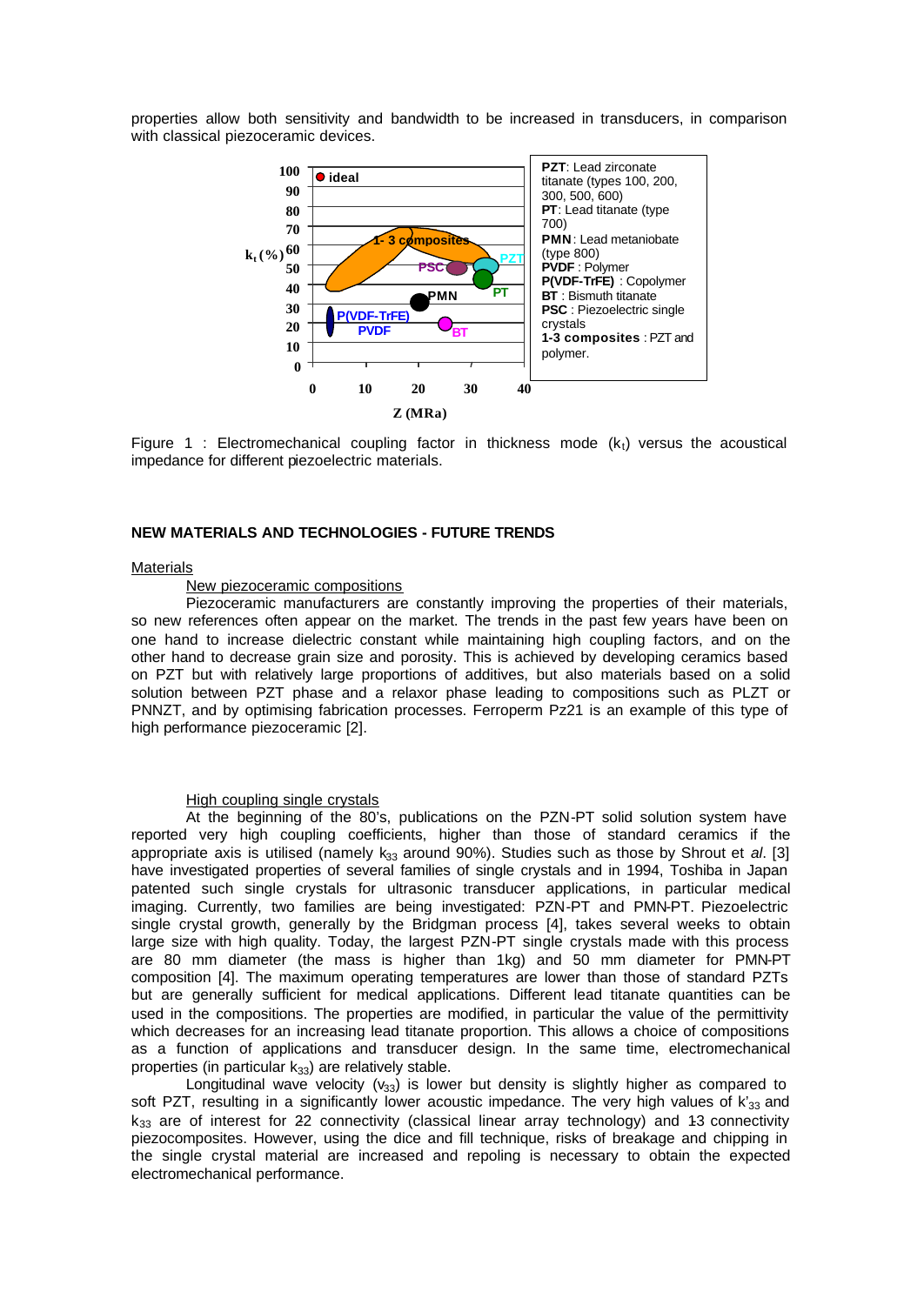Lead-free single crystals have also been developed, namely KnbO<sub>3</sub> which displays  $k_{33}$ values close to those of PZN-PT and values of  $k_i$  similar or higher than those of both PZN-PT and PMN-PT compositions. Such compositions are very promising for single element transducers, in particular at high frequencies.

Several transducer applications of single crystals have been published [5]. Single element transducers using 1-3 composites operating around 4 MHz [6] have shown both high sensitivities and large bandwidths. In array configuration, an increase of sensitivity of 5 dB and a 25% larger bandwidth have been obtained in comparison with a PZT-5H (type 600) based array. Finally, B-mode images of the left ventricle of an adult heart [7] have been produced using a 128 element PZN-PT array operating at 3.5 MHz.

# **Simulations**

To compare precisely the capability of the available materials, two configurations have been chosen here. First, for high frequency application, a small piezoelectric disk is integrated in a single element transducer and secondly materials will be used to simulate one element of a high density array. All these simulations will be performed with the K.L.M. model (equivalent electrical circuit) coupled with an optimisation method devoted to medical imaging where the propagation medium is considered as water. This method is based on a minimisation of a performance index which contains three parameters calculated with the impulse response of transducers (two related to the axial resolution and one to the sensitivity). Details on this method is given in [8].

# Thick film or fhin Plate for high frequency applications

Six different piezoelectric materials have been retained for comparison. Piezoelectric copolymers are used for two reasons: low acoustic impedance close to that of water and flexibility which allows an easy focusing with no lens. The LiNbO<sub>3</sub> crystal and lead titanate ceramic have a high thickness coupling factor and a low dielectric constant. The PZT soft ceramic will be used as reference material and finally new single crystals (two compositions PMN-33%PT and PZN-8%PT) will be compared.

For all these simulations, two parameters have been fixed: the transducer centre frequency (50 MHz) and the active area of the piezoelectric element (diameter of 3 mm *i.e.* an area of  $7.07$  mm<sup>2</sup>).

In the simulations, a self inductor (in serial), a transformer and a 50 Ohm cable of 1.5 m is also taken into account. Table 1 gives all the parameters of piezoelectric materials used for the simulations.

| Material              | $k_{t}$ (%) | 7ε∩<br>$E_{33}$ | $(kq/m^3)$ | $v_i$ (m/s) | $\delta_e$ (%) | (%)<br>δm | (MRa) |
|-----------------------|-------------|-----------------|------------|-------------|----------------|-----------|-------|
| P(VDF-TrFE) [9]       | 29          | 4.1             | 1932       | 2380        | 6.9            | 4.0       | 4.6   |
| $LiNbO3$ crystal [10] | 49          | 28              | 4640       | 7340        | 0.1            | 0.01      | 34.1  |
| PT ceramic [10]       | 49          | 200             | 6900       | 5200        | 0.9            | 0.83      | 35.9  |
| PZT soft ceramic [11] | 50          | 800             | 7900       | 4390        | 2.5            | 2.7       | 34.7  |
| PMN-33%PT [12]        | 63          | 680             | 8060       | 4645        | -              | -         | 37.4  |
| PZN-8%PT [6]          | 48          | 560             | 8200       | 4120        | -              | -         | 33.8  |

Table 1 : Piezoelectric material parameters for high frequency single element transducers ( $k_t$ : thickness coupling factor;  $\varepsilon_{33}^{S}/\varepsilon_{0}$ : clamped dielectric constant; ρ: density; γ longitudinal wave velocity;  $\delta_{\rm e}$ : dielectric losses; ;  $\delta_{\rm m}$ : mechanical losses; Z: acoustic impedance).

The optimisation of the performance of each transducer allows to determine the characteristics of one or two matching layers (acoustical impedance and thickness), of the backing (only the acoustical impedance since this medium is supposed semi-infinite), the value of the self inductor and the turns ratio of the transformer. All these results are specified in Table 2 with the values of the insertion loss calculated as the ratio between the received power and the power delivered by the generator in pulse echo mode and the bandwidth at –6 dB.

These simulations do not take into account the possibility of focusing by addition of lens. These results allow, for an identical configuration, to quantify the gain and compare the piezoelectric materials. Impulse responses are represented on Figure 2. Only the transducer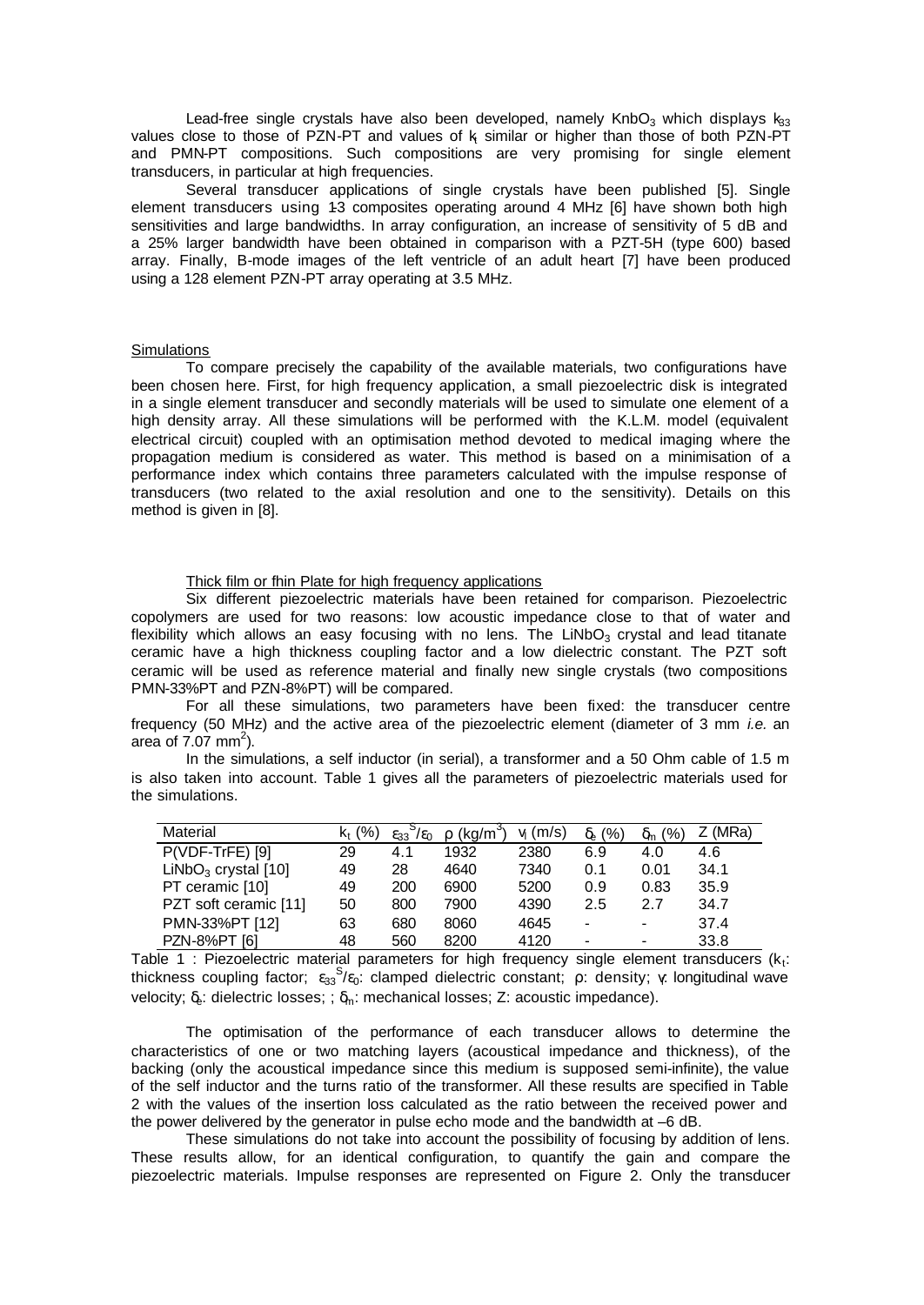based on the P(VDF-TrFE) has been simulated with no matching layer, since the acoustical matching will be not of great interest for the final performance. Due to its relatively low  $k$ , the sensitivity is low in comparison with all other simulations. Two matching layers are used for the other transducers. The results for the PbTiO<sub>3</sub> and LiNbO<sub>3</sub> are similar. The electrical matching allows to compensate for the difference in the dielectric constants. The PZT soft ceramic delivers a similar bandwidth but a lower sensitivity. Finally, the single crystal (PMN-PT) gives the best trade-off with the highest sensitivity and bandwidth (except for the copolymer). The PZN-PT also gives good results (not mentioned in Table 2) but slightly lower than those of PMN-PT.

| Material         | е    | ∠⊾    | $\mathcal{L}_{m1}$ | $e_{m1}$       | $Z_{m2}$ | $e_{m2}$             | tuning | <b>BW</b> |      |
|------------------|------|-------|--------------------|----------------|----------|----------------------|--------|-----------|------|
|                  | (um) | (MRa) | (MRa)              | $(\times 3/4)$ | (MRa)    | $(\times \lambda/4)$ |        | '%)       | (dB  |
| P(VDF-TrFE)      | 22.4 | 3.3   | -                  | -              |          | $\blacksquare$       | Yes    | 74        | 27   |
| $LiNbO3$ crystal | 69.6 | 6.6   | 7.1                | 0.78           | 2.1      | 0.8                  | Yes    | 55        | 17.4 |
| PT ceramic       | 51.0 | 3.1   | 5.2                | 0.82           | 1.8      | 0.9                  | Yes    | 51        | 16.6 |
| PZT soft ceramic | 43.1 | 6.7   | 4.6                | 0.71           | 1.7      | 0.7                  | Yes    | 55        | 19.3 |
| <b>PMN-33%PT</b> | 44.3 | .5    | 4.9                | 0.75           | 1.9      | 0.8                  | Yes    | 62        | 16.8 |

Table 2 : Design and performance parameters of high frequency single element transducers (e: thickness of the piezoelectric material;  $\zeta$ : acoustic impedance of the backing;  $\zeta_{n1}$  and  $\zeta_{n2}$ ; acoustic impedances of the first and second matching layers;  $\varphi_{n1}$  and  $\varphi_{n2}$ : thicknesses of the first and second matching layers normalised by a quarter-wavelenght; tuning: addition or not of a transformer; BW: bandwidth at –6dB; IL: Insertion loss).

## High density 2D arrays

Five materials are used for simulations of a 2D array element (Table 3). The size of the element is 250 km  $\times$  250 km and the centre frequency is fixed at 3.5 MHZ. In this case,  $k_{33}$  is the coupling factor,  $v_{33}$  and  $Z_{33}$  the corresponding wave velocity and acoustical impedance. Two PNNZT ceramics are used with slightly different dielectric constants and acoustical impedances. The PZT soft ceramic is kept as reference and a single crystal composition (PMN-33%PT) is also tested.

| Material              | $k_{33}$ (%) | $\frac{9}{5}$<br>$E_{33}$ | $\rho$ (kg/m <sup>3</sup> ) | $v_{33}$ (m/s) | $\delta_e$ (%)           | (% )<br>$\delta_{\rm m}$ ( | $Z_{33}$ (MRa) |
|-----------------------|--------------|---------------------------|-----------------------------|----------------|--------------------------|----------------------------|----------------|
| Ferroperm Pz21 [2]    |              | 1800                      | 7780                        | 3700           | 2.5                      |                            | 28.8           |
| PNNZT [11]            | 72           | 2130                      | 8150                        | 4210           | 3.5                      | 1.4                        | 34.4           |
| PZT soft ceramic [11] | 66           | 800                       | 7900                        | 4240           | 2.5                      | 27                         | 33.5           |
| PMN-33%PT [12]        | 94           | 680                       | 8060                        | 3340           | $\overline{\phantom{0}}$ |                            | 27.0           |

Table 3 : Piezoelectric material parameters for high density arrays ( $k_{33}$ : coupling factor;  $\varepsilon_{33}$ <sup>S</sup>/ $\varepsilon_{0}$ : clamped dielectric constant; ρ: density; v<sub>33</sub>: longitudinal wave velocity; δ<sub>ε</sub>: dielectric losses; ; δ<sub>m</sub>: mechanical losses;  $Z_{33}$ : acoustic impedance).

The results are summarised in Table 4. The PZT soft ceramic has the lowest performance due to relatively low  $k_{33}$  and dielectric constant. The two PNNZT ceramics give similar performance. The single crystal delivers very high performance with an increase of more than 40% for the bandwidth and a gain around 2dB dB for the sensitivity. Figure 3 shows also the impulse responses.



Figure 2 : Impulse responses of the two simulations (a- single element transducer, b- one element of a 2D array) for a 60 V amplitude and 20ns duration pulse.